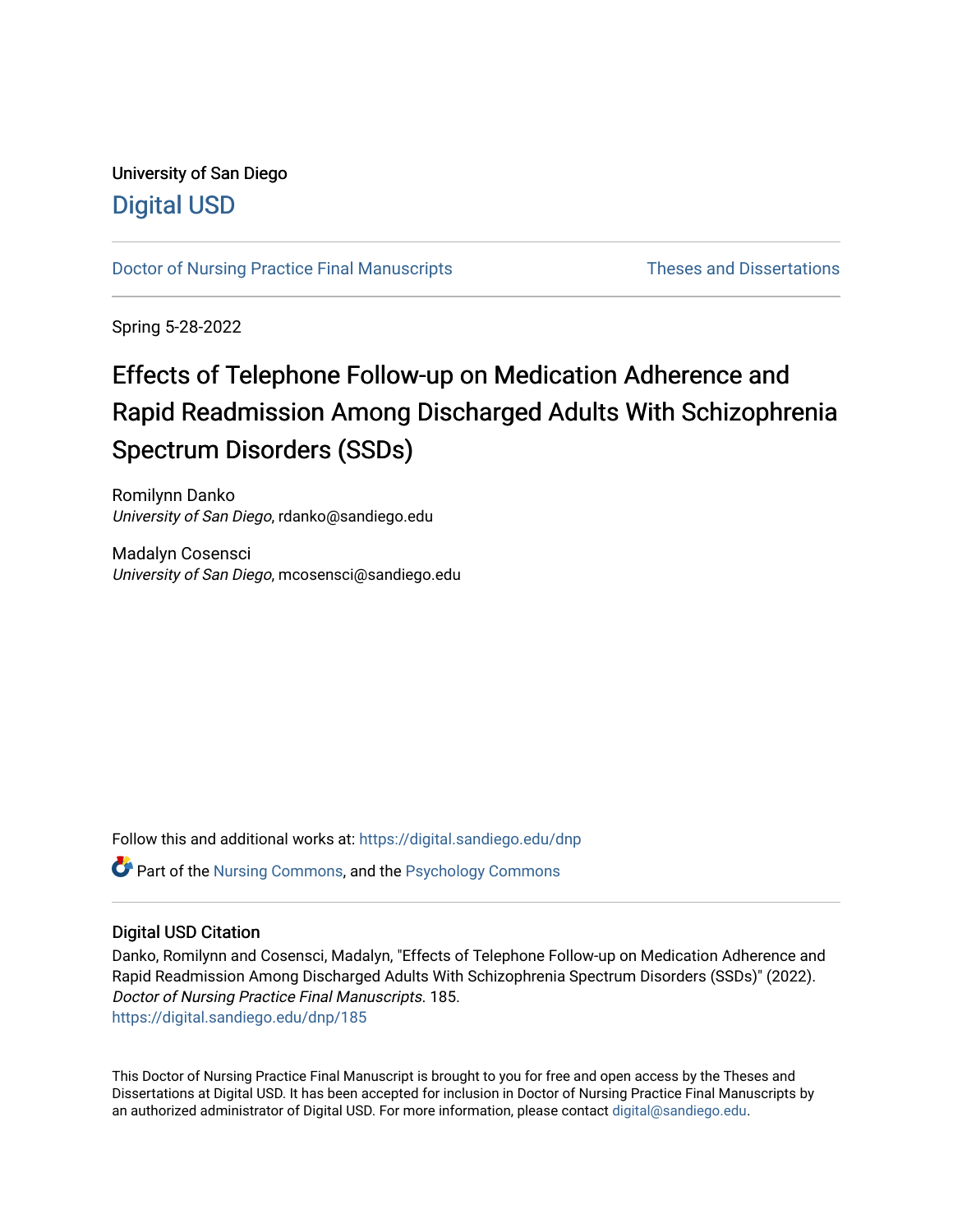# **Effects of Telephone Follow-up on Medication Adherence and Rapid Readmission Among Discharged Adults with Schizophrenia Spectrum Disorders (SSDs)**

Madalyn Cosensci and Romilynn Danko

Hahn School of Nursing and Health Science, Beyster Institute of Nursing

University of San Diego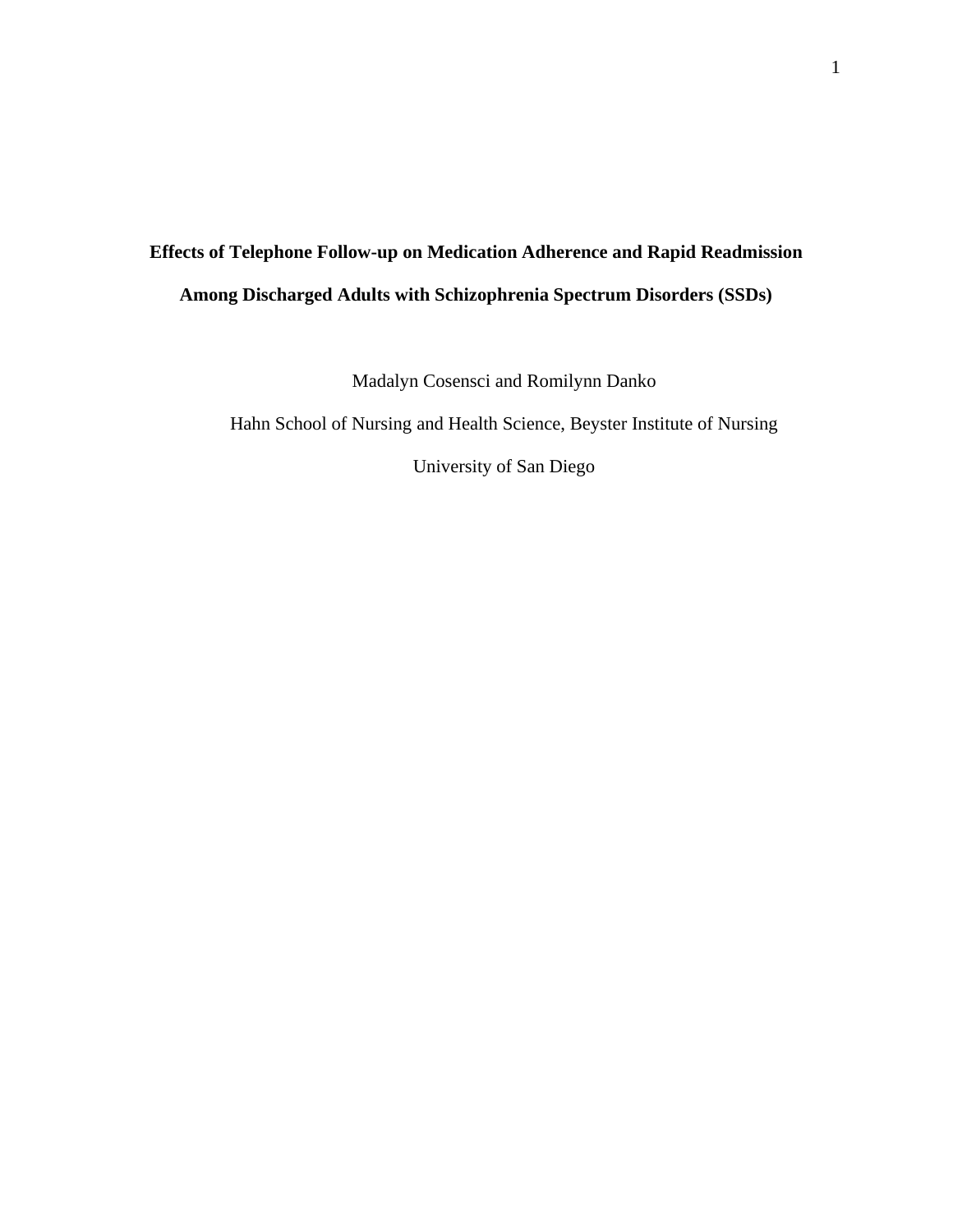#### **Acknowledgments**

I would like to thank the many professionals who provided me with the academic and emotional support necessary to succeed. To Dr. Terry, my faculty advisor and mentor throughout this educational journey, I am incredibly grateful for your guidance and expertise along the way. To Dr. Lais, Dr. Lulich, and Dr. Nguyen, I deeply appreciate your many reassuring words and unwavering belief in me. Your consistent encouragement and support have allowed me to grow both professionally and personally. To my clinical mentor, Kirsten Kuhn, thank you for the time you have spent in helping me learn and for providing me with an exceptional clinical experience. I feel fortunate to have been mentored by you.

I would like to thank my mother for being my rock. As a source of consistent love and steadfast support, she has always urged me forward. Without hesitation, she flew back and forth from Pittsburgh to watch her granddaughter just so I could complete my work, finish SIM events and study for exams. I could not have done this without you!

My biggest thank you goes to my daughter Riley. Your resiliency and ability to adapt to whatever the circumstances required during these past years has inspired me and motivated me to be my best. We have survived getting through this together and without a doubt, you and I have earned this degree! I look forward to our next chapter together. You are an amazing little girl. I love you very much!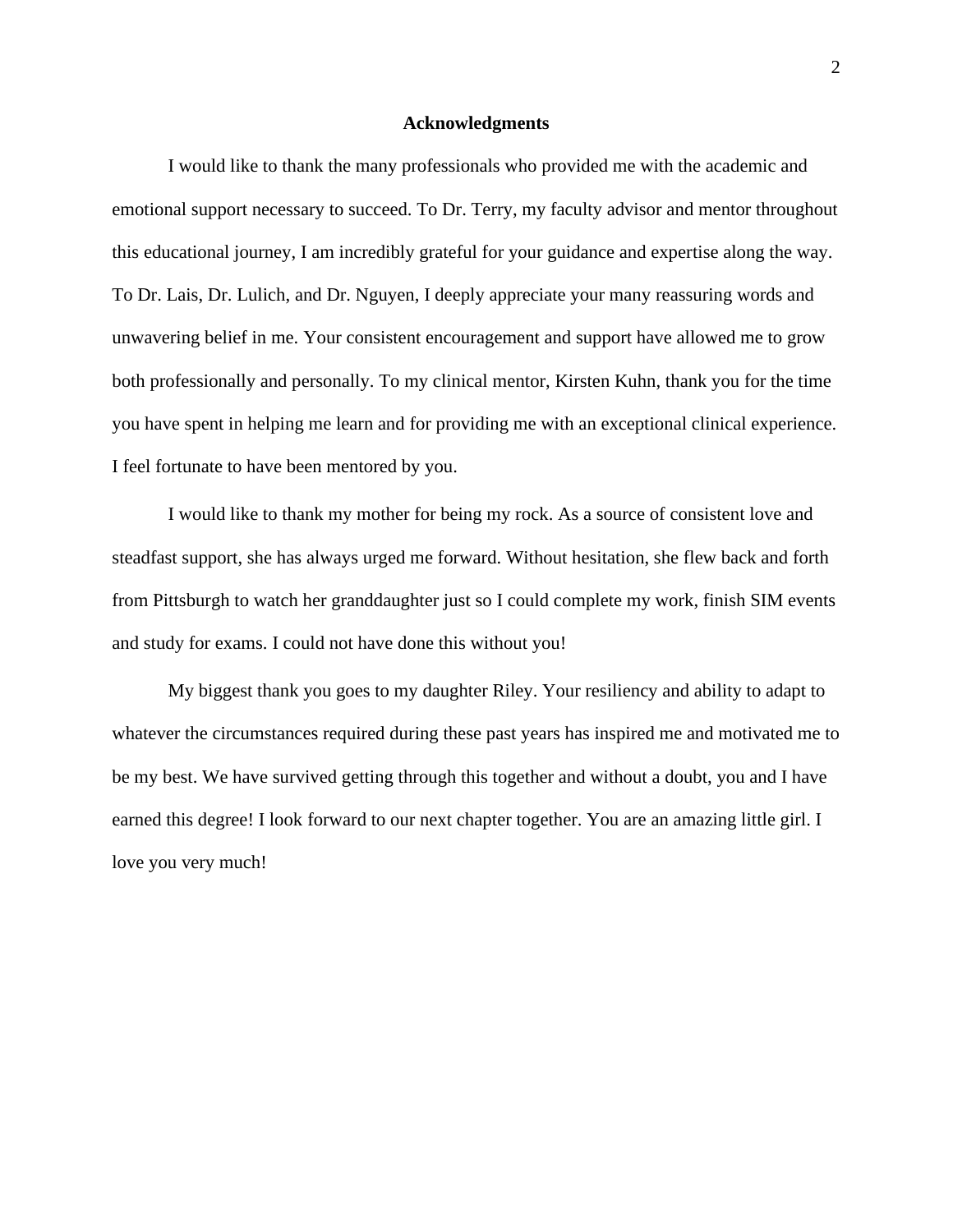## **Abstract**

High rates of 30-day readmission after acute care discharge are a big concern for patients with psychiatric disorders. These high rates not only reflect poor patient outcomes, but also result in higher hospital costs. For adults with schizophrenia spectrum disorders (SSDs), a review of current research shows that non-adherence to medication has been significantly associated with rapid readmissions and that using an intervention such as follow-up telephone calls after discharge can help prevent readmission through increased medication adherence. Using the Iowa model framework as a guide, the purpose of this evidence-based practice project was to pilot a post discharge procedure that implemented weekly telephone calls to improve medication adherence and decrease rapid readmission for these adults. Follow-up calls that provided treatment and medication support were initiated within 1 week of a patient's discharge and continued for 4 weeks. Weekly medication adherence data were acquired from participant recorded and reported scores using the Medication Adherence Report Scale-5 (MARS-5) selfreport tool, and pre- and post-intervention 30-day readmissions information was obtained from a review of relevant patient medical records. Overall results revealed an increase in patient medication adherence and a decrease in 30-day readmissions. Consequently, the positive results of this small-scale pilot project reinforce the effective use of post discharge telephone follow-up to help prevent readmission through increased medication adherence for this patient group and provide support for a larger-scale application moving forward.

*Keywords*: medication adherence schizophrenia, telephone intervention schizophrenia, reduced readmissions schizophrenia, inpatient follow-up SSDs, telehealth discharge planning schizophrenia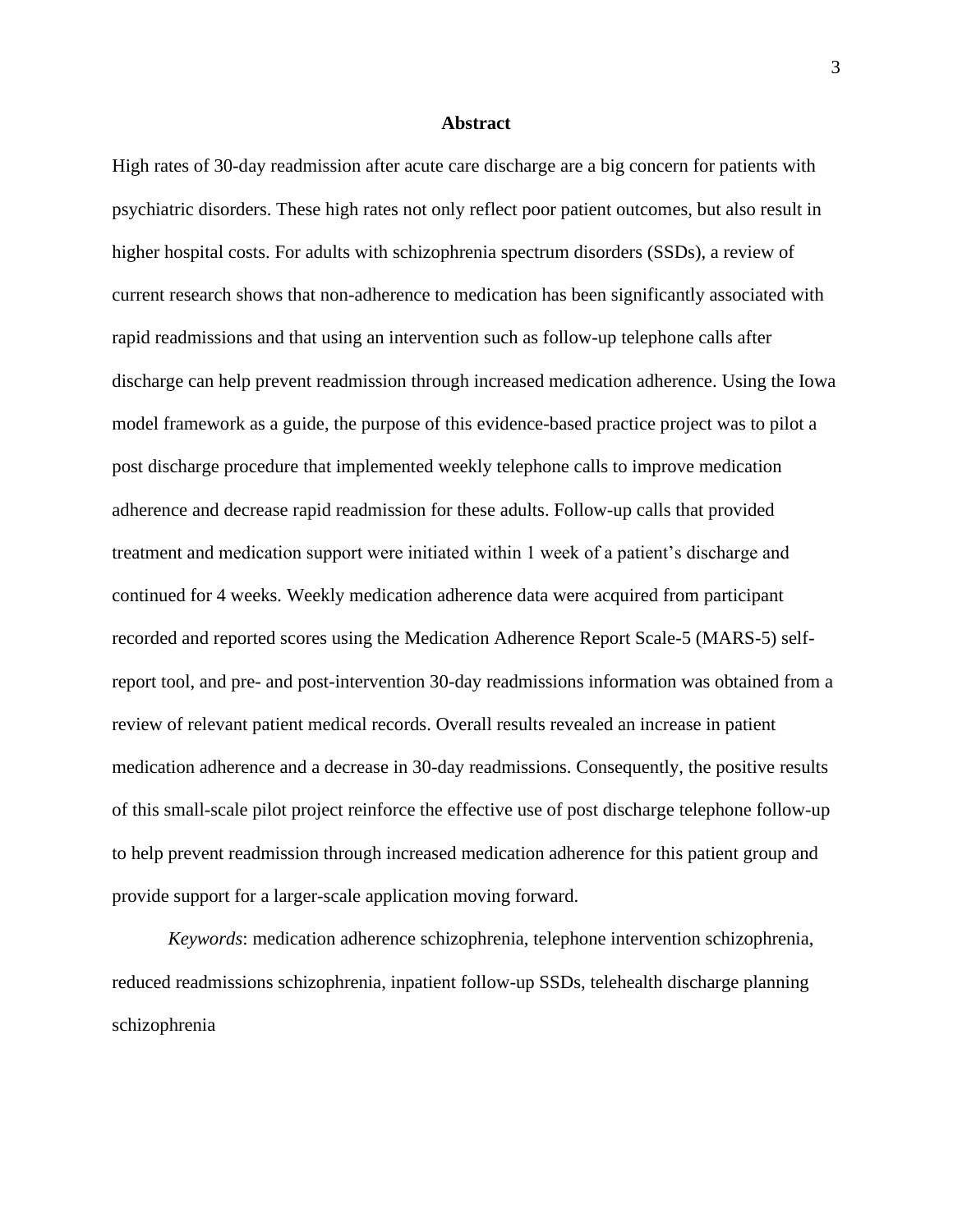# **Effects of Telephone Follow-up on Medication Adherence and Rapid Readmission Among Discharged Adults With Schizophrenia Spectrum Disorders (SSDs)**

Schizophrenia spectrum disorders (SSDs) are chronic brain disorders which refer to schizophrenia and the groups of related mental disorders that share common psychotic symptoms involving disruptions in thinking, perception, and behavior (American Psychiatric Association, 2013). Although effecting less than 1% (estimated 1.5 million of the U.S. population each year), this disorder is "associated with significant distress and impairment in personal, family, social, educational, occupational, and other important areas of life, . . . making it a leading cause of disability worldwide and its financial burden high as compared to other chronic conditions" (National Institute of Mental Health, n.d. & World Health Organization, 2022).

California has the highest number of adults with schizophrenia comparing state-by-state statistics (Treatment Advocacy Center, 2017) and the Adult and Older Adult Behavioral Health Services 2016-2017 annual report notes SSDs are the most common diagnoses (40%) among adult behavioral health clients in San Diego County (County of San Diego Health and Human Services Agency, 2017). Acknowledging SSDs as a serious health concern for our nation, our state, and our county and in alignment with the Nation's Healthy People 2030 initiative to improve health and well-being for all over the next decade, it is imperative that we seek best evidence-based treatment solutions for adults diagnosed with these disorders.

Fortunately, SSDs are treatable conditions. Unfortunately, for adults with chronic mental illnesses such as these, inpatient psychiatric hospitalizations associated with acute episodes of symptoms are common, and the transition from an inpatient hospital setting to home is a vulnerable time associated with high rates of 30-day readmissions (Reeves et al., 2021). Weiss and Jiang (2021) reported SSDs are one of the overall top 20 conditions having the highest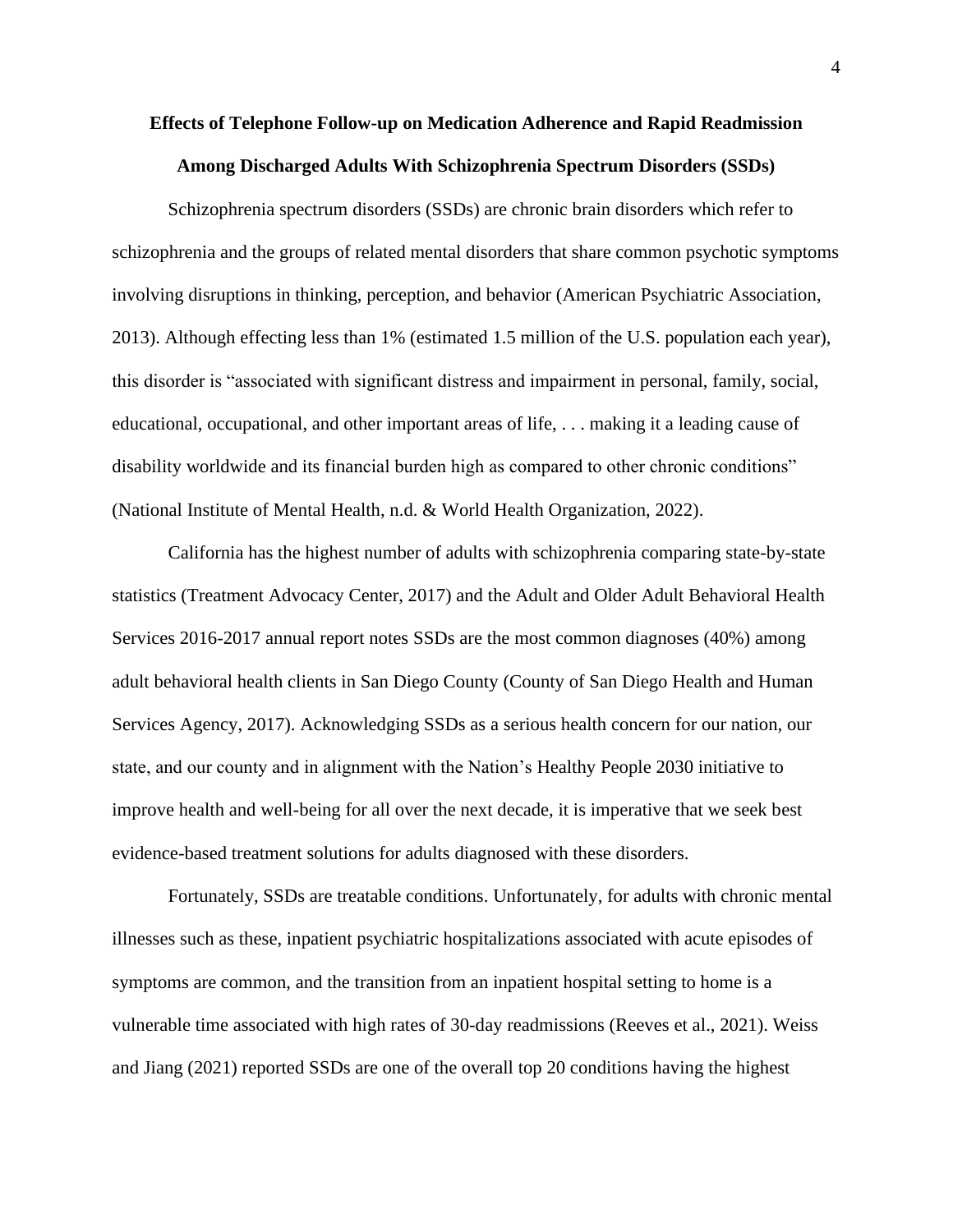number (83,100) and rates (21.7%) of 30-day adult hospital readmissions in the United States. For discharged adults with SSDs, such rapid readmissions not only reflect poor outcomes and difficulty following prescribed discharge plans but also result in higher hospital costs averaging \$8,600 per person for each readmission stay (National Association of State Mental Health Program Directors, 2015).

Fueled by the desire to improve patient outcomes for these adults and seeing these concerning statistics reflected in our daily practice as nurses and future nurse practitioners within the psychiatric field, we were highly motivated to propose an evidence-based project that would decrease 30-day hospital readmissions for this patient group. A review of literature identified the first days and weeks after discharge represents a critical phase for adult patients with SSDs due to everyday difficulties that can result in symptom relapse or rapid readmission to inpatient care (Hegedus et al., 2020) and that nonadherence to medication has been significantly associated with readmissions (Basit et al., 2020). Additionally, telephone interventions represent a feasible and effective means of promoting adherence to medication (Baker et al., 2018; Basit et al., 2020; Beebe et al., 2016; Schulze et al., 2019; Uslu & Buldukoglu, 2020). Therefore, the purpose of this evidence-based project was to improve patient outcomes for discharged adults with SSDs through the use of weekly telephone follow-up calls to increase medication adherence and decrease 30-day readmissions.

#### **Literature Review and Evidence for the Problem**

As discussed previously, adults with SSDs are reported as having high rates of nonadherence to medication and 30-day readmission upon discharge from inpatient hospitalization. Therefore, the immediate period after discharge to home represents a critical time to provide interventions that may address these problems. Current research provides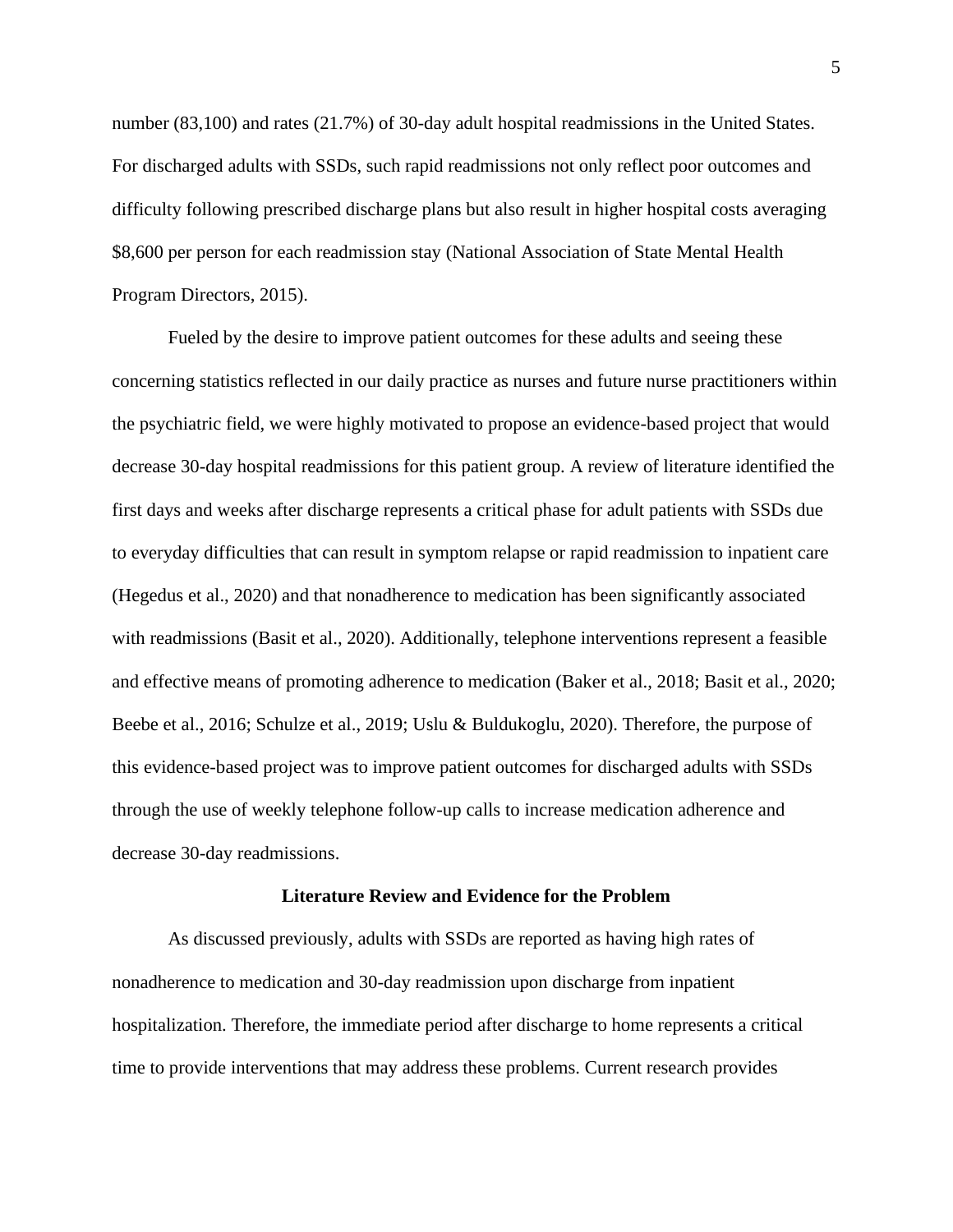evidence that telemental health (mental or behavioral health services provided through technology), incorporated as another modality to assist patients who have been discharged from a crisis service, may be used as an effective way to prevent avoidable readmissions through an expanded continuum of care for a population with high rates of readmission (Tyler, Wright, & Waring, 2019). Conducting a literature review to address the specific problems related to this patient group yielded the results discussed below which were evaluated for our use and incorporated as part of our proposal to include this element in an expanded discharge process for discharged adults with SSDs.

In their study to evaluate the effect of using telephone intervention for medication adherence in schizophrenia, Uslu and Buldukoglu (2020) provided background information supporting the concern that medication nonadherence is significantly high for these adults and often leads to many negative consequences such as relapse, hospital readmissions with increased costs, and suicide attempts. As a possible means of addressing the problem, they conducted a randomized controlled trial using telephone intervention problem solving as an intervention to increase medication adherence in this patient population. Their findings indicate that telephone intervention problem solving significantly increases medication adherence for these patients and provides evidence that using this type of intervention is a "cost-effective option to increase medication adherence with patients having schizophrenia by encouraging them to participate in their own treatment and delivering individual-specific support" (pp. 68–69).

Like Uslu and Buldukoglu, Basit et al. (2020) cited research identifying that high rate of nonadherence to medication for this patient group is associated with poor outcomes such as hospitalization. They conducted a systematic review of studies to evaluate the evidence for using telemedicine interventions (text messaging, telephone calls to patients, remote adherence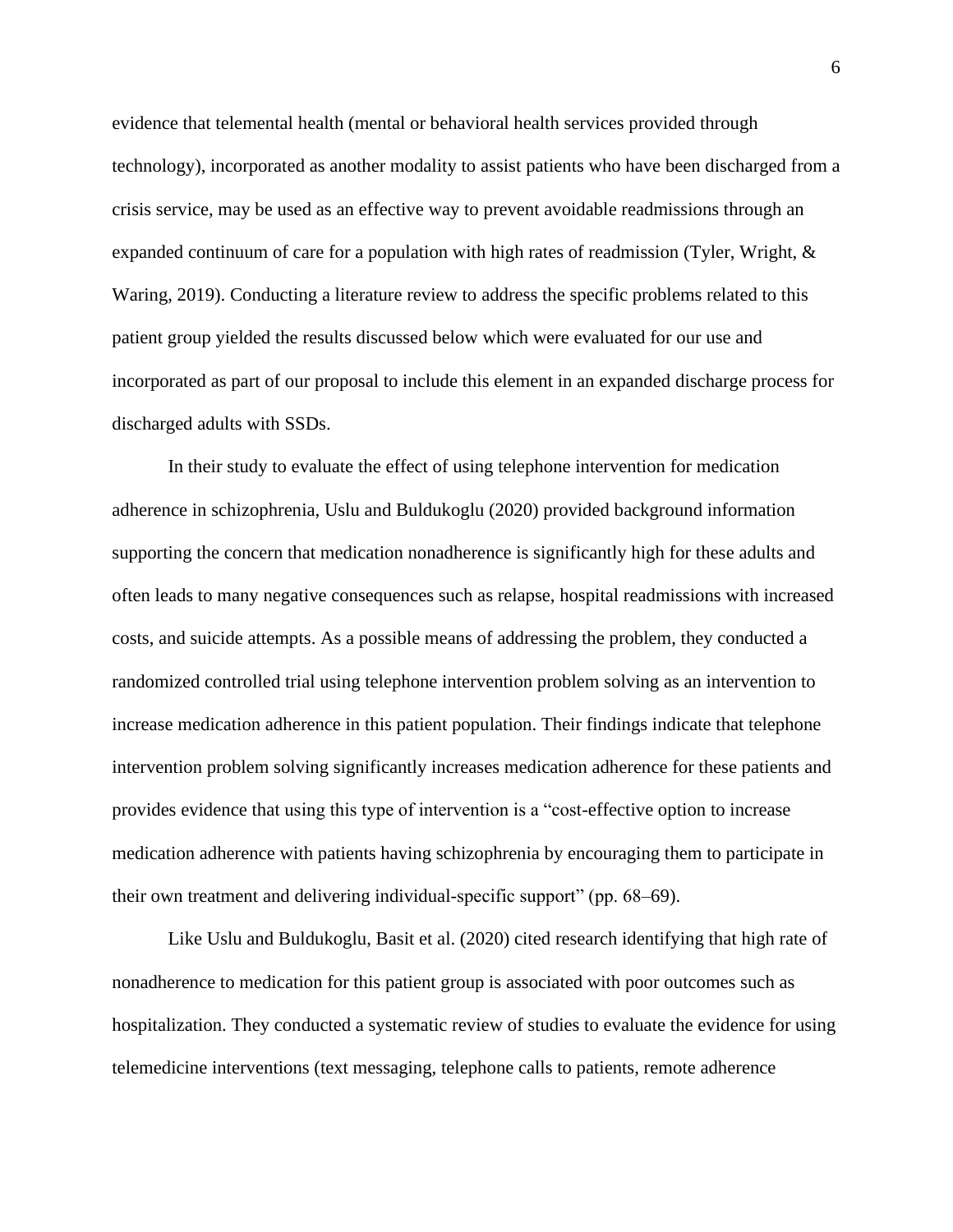monitoring devices, and video conferencing) to specifically target increased medication adherence as an outcome for those with schizophrenia and other patient groups. Although their summary of study showed mixed results (only four of the eight reviewed studies produced a significant increase in medication adherence), all included researchers used the telephone as the primary technology for an inexpensive and often effective option to enhance patient monitoring and outcome.

Additional support for the use of telephone intervention to increase medication adherence, thereby potentially decreasing 30-day readmissions, is provided by the randomized controlled trial of Schulze et al. (2019) whose results indicated that "a personalized phone intervention for outpatients led to better medication adherence after hospital discharge" (p. 225) and by Beebe et al.'s (2016) introductory literature review of her prior studies whose summary noted that "our work consistently shows the feasibility and acceptability of a telephone delivery method and documents statistically significant improvement in psychiatric medication adherence" (p. 709).

#### **Evidence-Based Practice Model**

The Iowa model of evidence-based practice to promote quality care (hereafter referred to as the Iowa model) developed by Marita G. Titler and her colleagues at the University of Iowa Hospitals and Clinics served as a framework for this project (Titler et al., 2001). Touted for its ease of use and reports of successful application by many healthcare teams (Melnyk & Fineout-Overholt, 2019), the Iowa model provides easy-to-follow steps and feedback loops to "help nurses and other healthcare providers translate research findings into clinical practice while improving outcomes for patients" (Titler et al., 2001, p. 498). Its major elements include triggered identification of potential need for change, review of related research, consideration of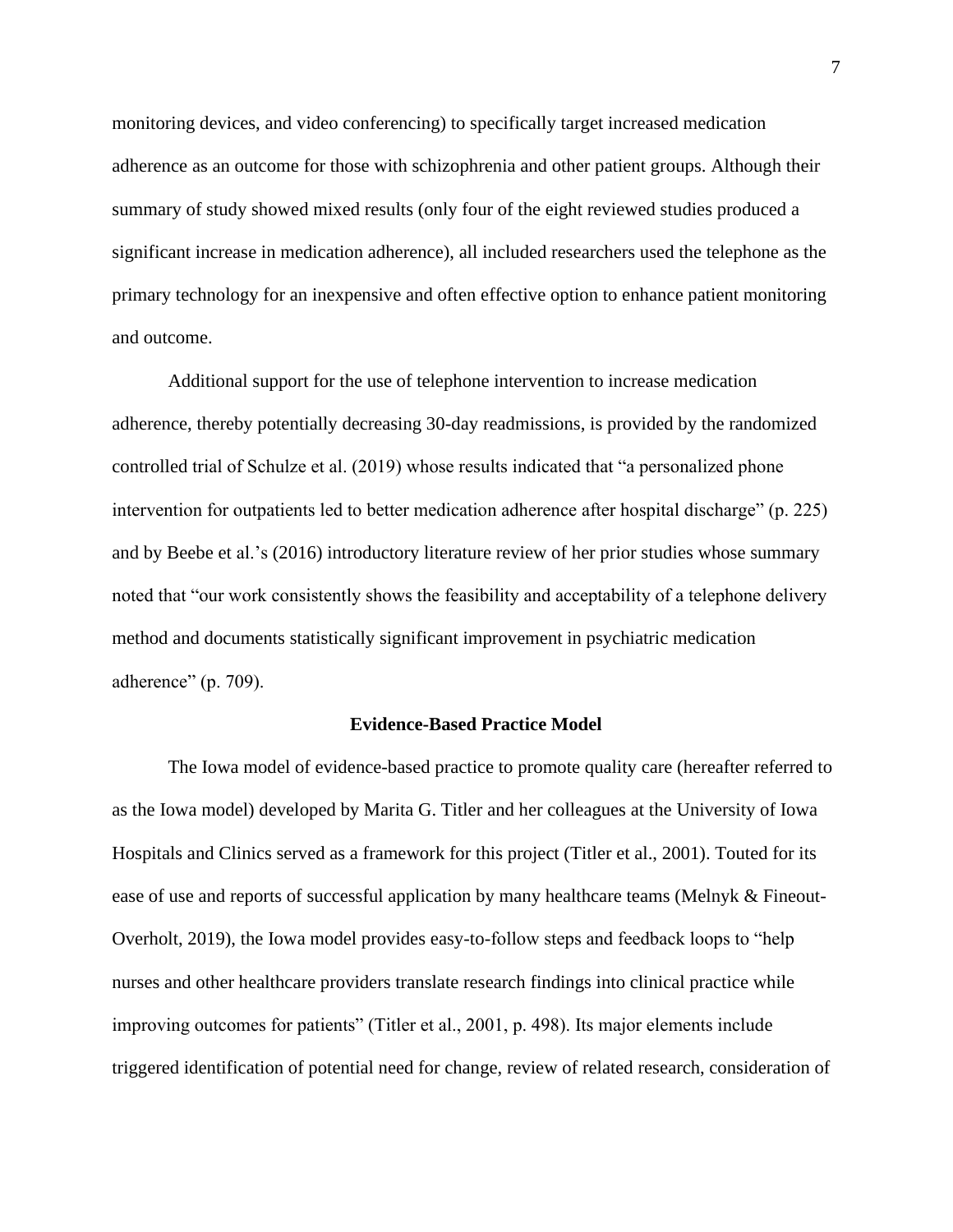change appropriateness, and continual monitoring and evaluation of process and outcome (Melnyk & Fineout-Overholt, 2019). Particularly appealing as a framework for this project to increase medication adherence and decrease rapid readmission through an improved discharge practice that uses follow-up telephone intervention for adults with SSDs, the Iowa model emphasizes "pilot-testing with a smaller group of patients before instituting the change throughout designated patient care areas, and the evaluation of the change to determine if the outcomes identified in the research actually occur in practice" (Titler et al., 2001, p. 498). This small-scale initiation of weekly follow-up calls as part of the discharge process for the previously identified targeted patients from within a multi-unit inpatient psychiatric hospital facility provided an effective opportunity to evaluate the intended outcome prior to implementation at large.

#### **Design**

Having identified the problem of associated high rates of medication nonadherence and rapid readmission for discharged adults with SSDs and considering the evidence from our literature review as well as our parameters for implementation, we determined to pilot an expanded discharge process for adults with SSDs that used weekly telephone calls as an intervention to increase medication adherence and decrease 30-day readmission.

Although we obtained Institutional Review Board (IRB) approval for our project on September 10, 2021, we encountered obstacles as we sought permission to pilot our evidencebased project at a current workplace and had to change our project's location and duration. Therefore, initial implementation of our project was delayed until November 17, 2021.

Shifting to a different location than the one originally intended, our project was put into practice in a small-scale pilot application within a local behavioral health hospital that manages a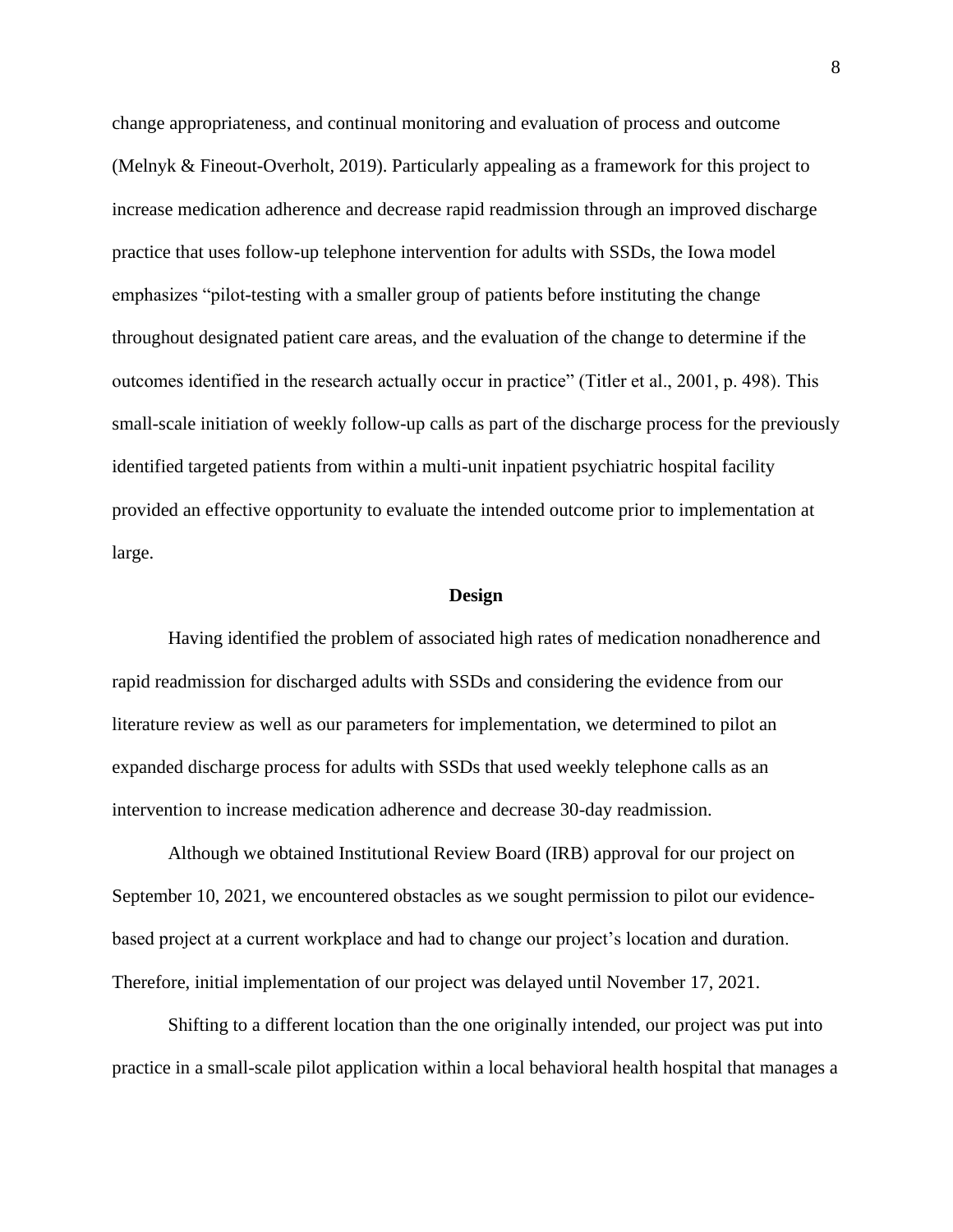broad range of adult psychiatric patients requiring acute mental health treatment that includes inpatient crisis stabilization. Based on IRB approval and an affiliation agreement with the organization, our project was overseen by one of the hospital's psychiatrists who granted us permission to implement our telephone intervention plan for his discharged adult patients with SSDs.

Participants were adult patients with SSDs who were discharged from the hospital under the care of the project's overseeing psychiatrist and who agreed to be part of the study. Following ethical standards of practice, a release of information and consent form was discussed with each of these patients for inclusion in the project. Prior to discharge, all patients were educated on the importance of follow-up care and medication adherence as part of their longterm treatment plan. During these conversations, the project and its requirements were discussed, including the use of the Medication Adherence Report Scale-5 (MARS-5) as a self-report measure of medication adherence. A total of 19 patients meeting inclusion criteria were identified, of whom 10 patients (53%) provided informed consent and 9 patients withheld consent. Those who consented were ages 20 to 59. Three (30%) were female and seven (77.8%), were male. Patients reported their ethnicity as White (30%), Hispanic (30%), Black (20%), Asian (10%), and Pacific Islander, (10%). All 10 participants remained as part of the project for their 4 week time period.

Weekly telephone protocol was established based on the use of the MARS-5 tool to assess medication adherence and several research supported questions related to follow-up care support, current state of health, and identified needs for help. Responding to patient questions or concerns also became part of the protocol. Post-discharge calls were initiated within the first week of discharge for each identified patient who agreed to participate, starting in mid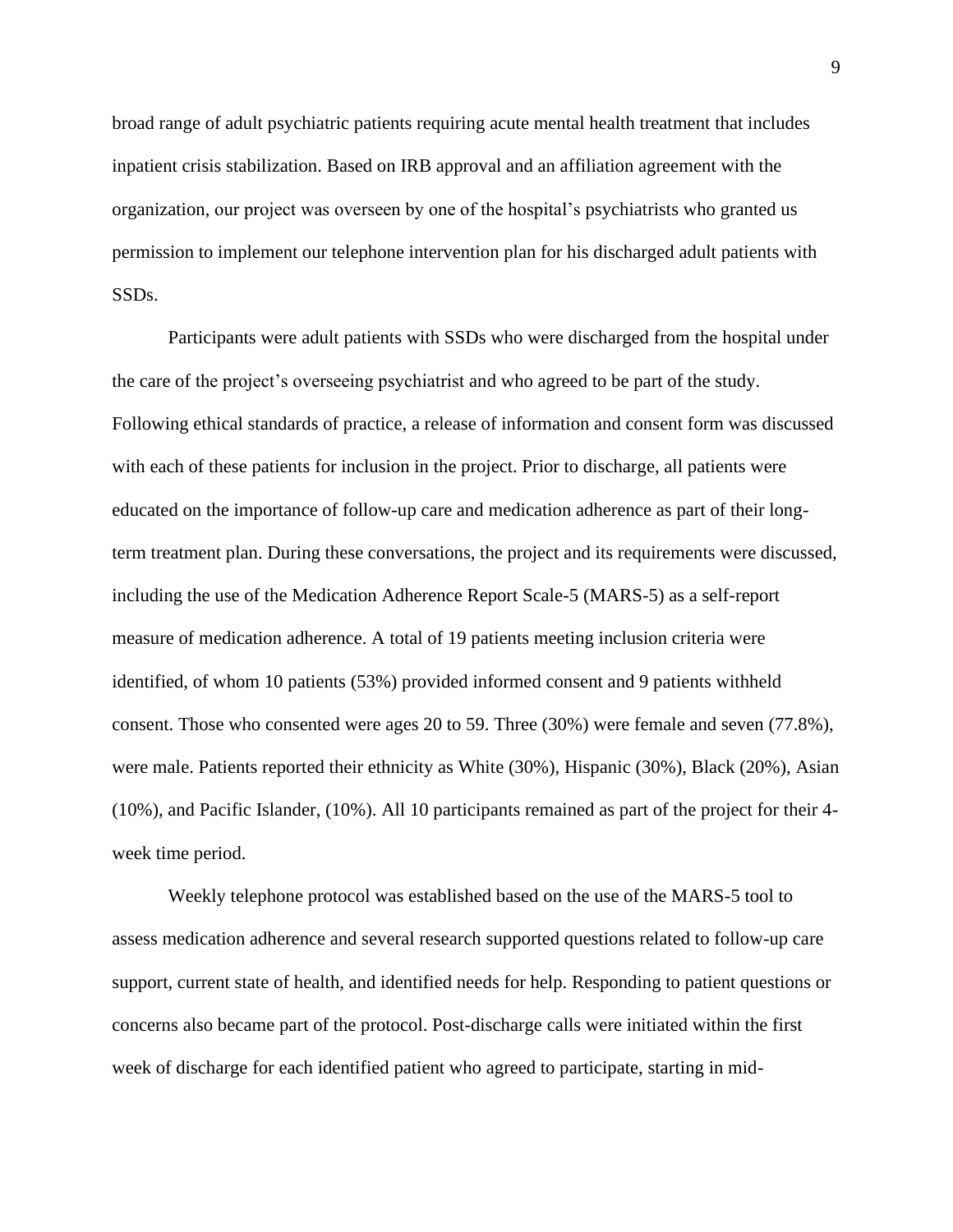November 2021, and continuing for a total of 4 weeks (30 days) from discharge for each patient until the end of December 2021.

Pre- and post-MARS-5 data determined the impact of the telephone intervention on medication adherence. To examine the impact of weekly telephone calls on 30-day readmissions, pre-intervention data was acquired by averaging the percentage for the prior 3 months of 30-day readmissions for discharged adult patients with SSDs under the directing psychiatrist's care. Post-intervention information was obtained by recording any participant's rapid readmission within the implementation period and calculating a 30-day readmissions percentage based on this information.

## **Methods and Justification**

Medication adherence was assessed using a subjective means of self-report from the MARS-5. Considering previously outlined literature reviews and information from a study of its use as an adherence measure by Chan et al. (2020), this tool was chosen because of several factors. First, it is based on the Drug Attitude Inventory, a common psychiatric adherence survey. Second, it was designed and first validated for patients with schizophrenia. Third, it was used in the majority of previously reviewed evidence-based literature studies. Finally, it is easy to administer.

We specifically chose to use the shorter MARS-5 form of the MARS because it has items which describe a range of nonadherent behaviors and a 1–5 Likert response scale that allows the categorization of patients in terms of their position along the "adherence dimension" rather than on the basis of a "yes/no" response like the longer MARS-10. In addition to allowing a quicker completion, this ability to reflect an increase or decrease along a continuum of adherence behavior was more desirable for this application.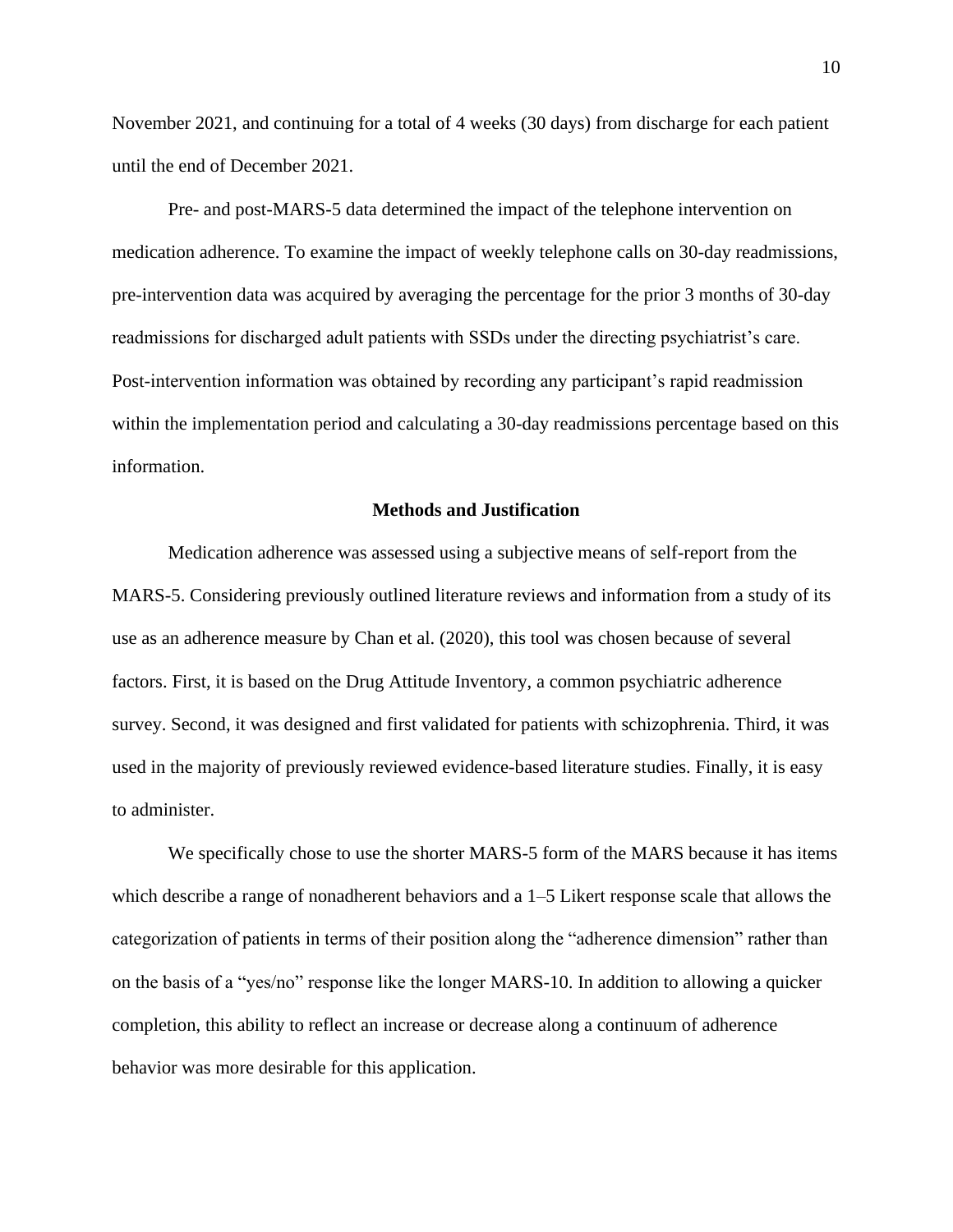# **Ethical Considerations**

This study was approved by the IRB of the University of San Diego, Hanh's School of Nursing (IRB-2022-26). Ethical considerations related to informed consent, voluntary participation, confidentiality, promotion of autonomy, beneficence, justice, and non-maleficence (Haddad, 2021) remained an on-going priority throughout the implementation of this project and all aspects were honored through patient education, voluntary consent, maintaining confidentially, doing no harm, and treating participants in a non-judgmental and equitable manner.

# **Results**

Because of a singular psychiatrist's approval to implement our project using only his adult discharged patients with SSDs as study participants, our results are limited to only reflecting outcomes of patients under his care.

The MARS-5 scale uses the following five self-report considerations: (a) I take less than I am instructed to; (b) I decide not to take a dose; (c) I stop taking my medicines for a while; (d) I change the dose of my medicines; (e) I forget to take my medicines, to evaluate a patient's behavior related to medication adherence. Participants are asked to rate the frequency with which different medication-taking behaviors occur, scoring each item on a 5-point scale ( $5 = never$ ,  $4 =$  $rarely, 3 =$  *sometimes*,  $2 =$  *often*,  $1 =$  *always*), with higher scores indicating higher reported adherence.

Pre-intervention baseline MARS-5 data were acquired prior to discharge by asking participating patients to complete the questionnaire based on a self-report of their medication taking behavior before being hospitalized. Resulting individual scores were averaged together for each of the five non-adherent behaviors: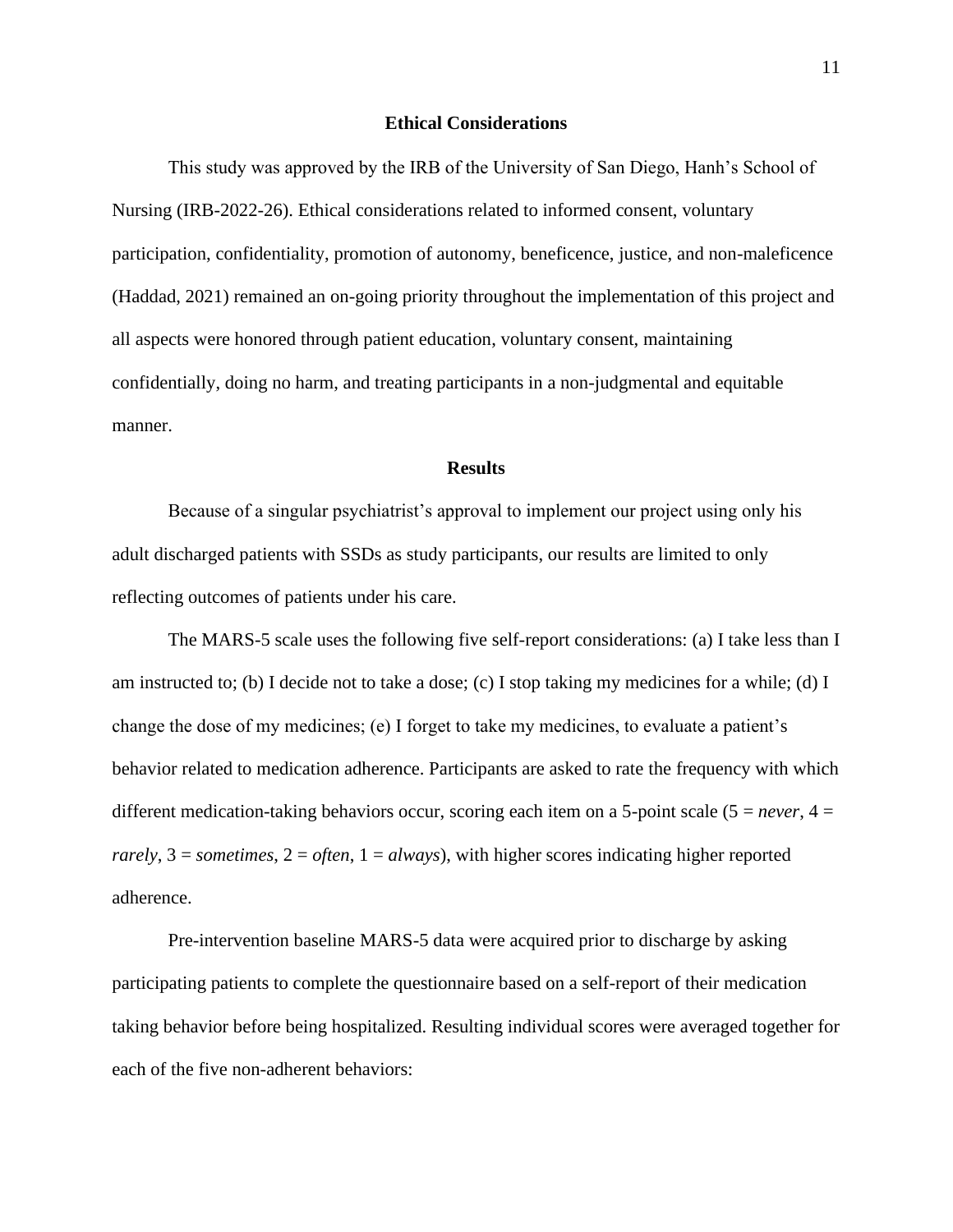- I take less than I am instructed to  $(1.8 \text{ average})$ .
- I decide not to take a dose (1.5 average).
- I stop taking my medicines for a while  $(1.3 \text{ average})$ .
- I change the dose of my medicines (3.3 average).
- I forget to take my medicines (2.1 average).

These values were then added together to get a total average MARS-5 score of 10. Figure 1 illustrates this pre-average at "0 weeks" as part of a bar graph representation comparing pre- and post-medication adherence. With a MARS-5 score range of 5–25 where 5 represents the least adherence and 25 indicates the greatest adherence, a score of 10 reflects low adherence to medication behavior pre-intervention.

MARS-5 data was tracked weekly throughout the intervention period as part of the telephone call protocol to monitor adherence by asking each of the 10 participants to provide their self-assessment answers based on what best describes their behavior regarding their medication during the past week. To obtain post-intervention MARS-5 data, we averaged together the individually reported week 4 scores for each of the five non-adherent behaviors, summarized as follows:

- I take less than I am instructed to (3.9 average).
- I decide not to take a dose (3.1 average).
- I stop taking my medicines for a while (3.3 average).
- I change the dose of my medicines (4.2 average).
- I forget to take my medicines (3.5 average).

These values were then added together to get a total average MARS-5 score of 18. Figure 1 illustrates this post-average at "4 weeks." As discussed previously, the higher the score, the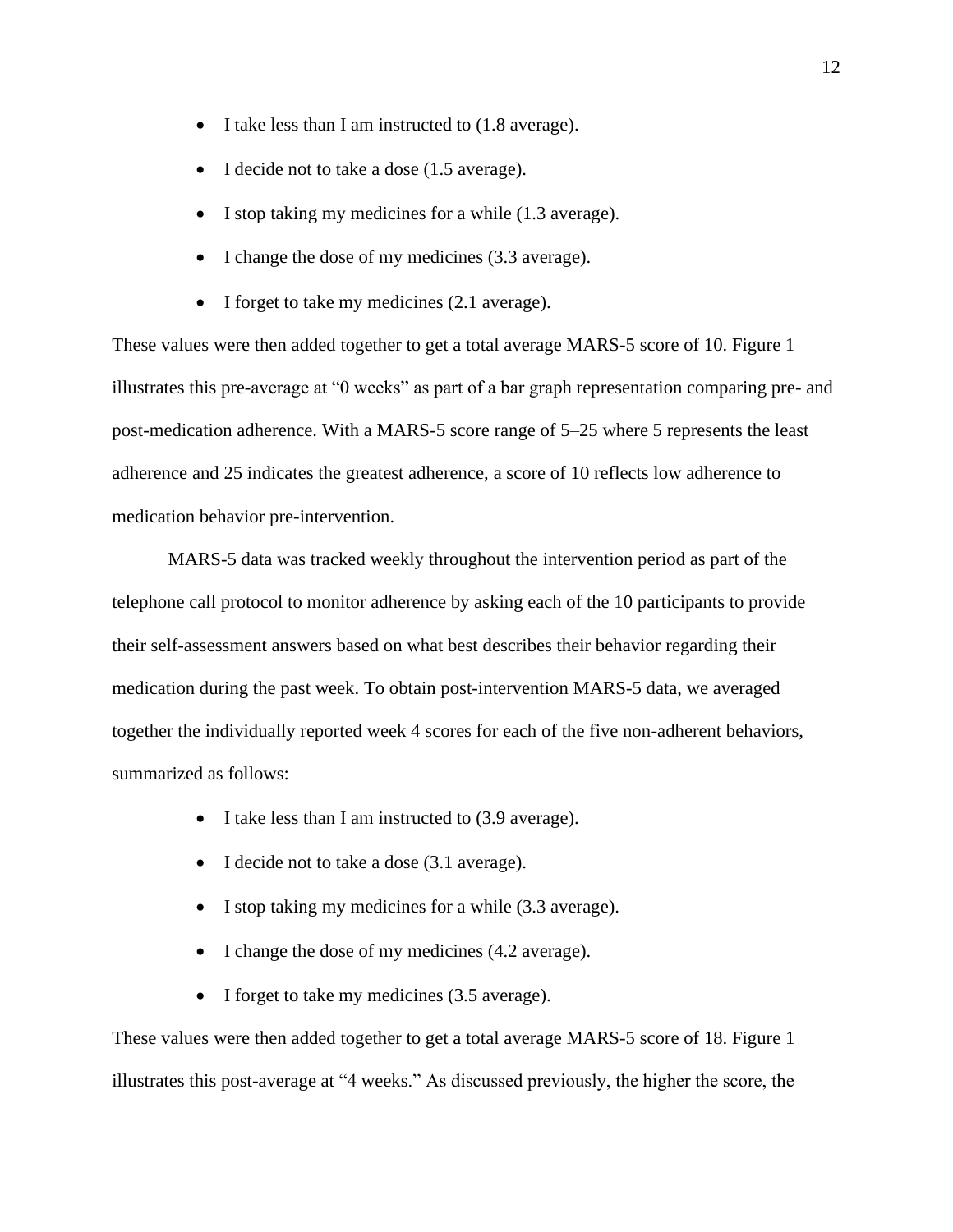greater the adherence behavior. Therefore, a score of 18 on a maximum 25-point scale reflects high adherence to medication behavior post-intervention. The relative comparison of pre- and post-averages showing improvement in adherence behavior can be clearly seen here as well.

# **Figure 1**

*Pre- and Post-intervention MARS-5 Average Scores* 



*Note*. The higher the score, the greater the adherence.

Figure 2 reflects the pre-intervention relative frequencies for reasons of non-adherent behavior as identified by the individually acquired pre-MARS-5 data. Shown by the significant number of "always" and "often" responses, baseline non-adherent behavior was high. Shown below, the most common pre-intervention reason for medication non-adherence was to stop taking it for a while.

# **Figure 2**

*Pre-intervention MARS-5 Data Reflecting Relative Frequencies for Reasons of Non-adherence*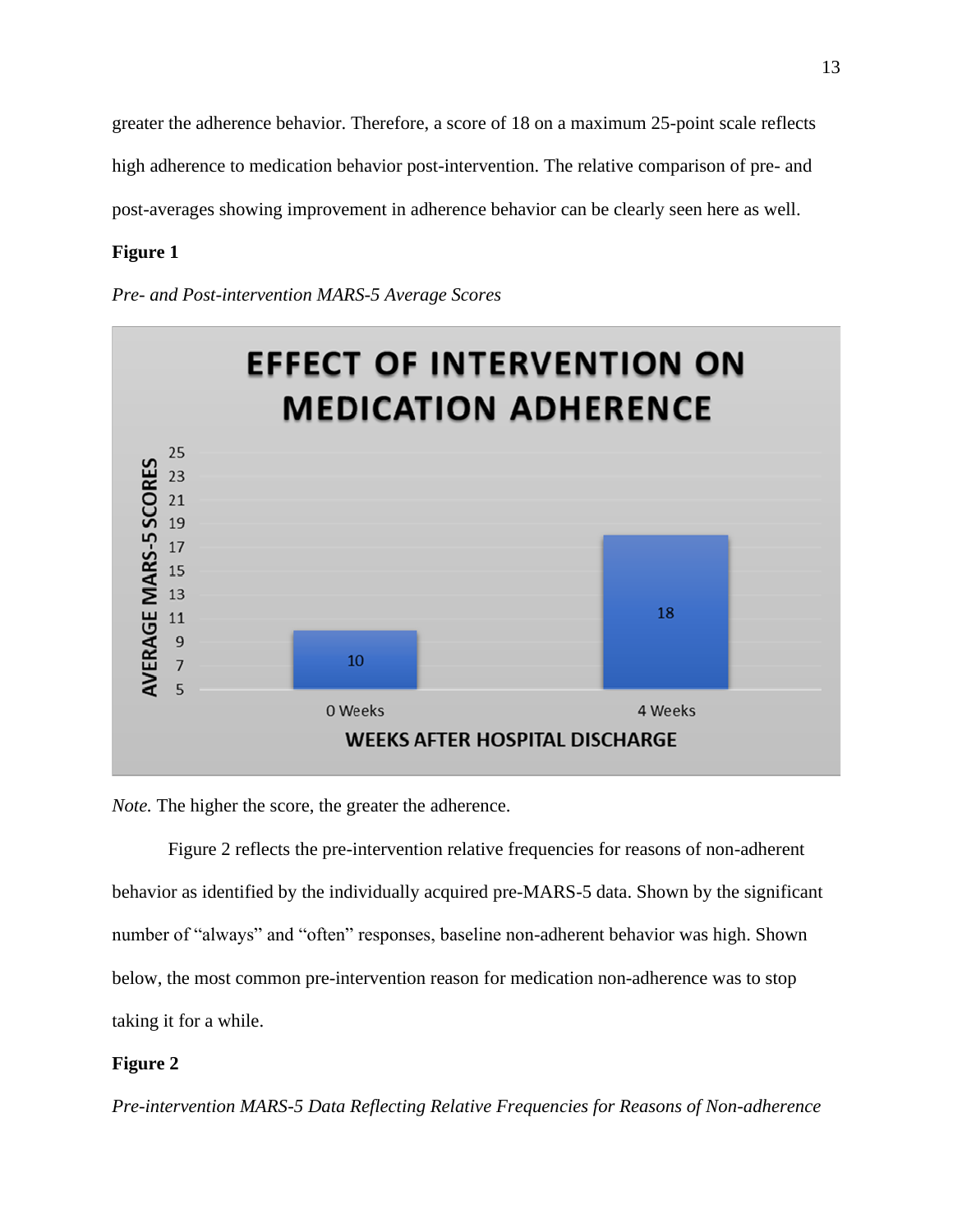

Figure 3 reflects the post-intervention relative frequencies for reasons of non-adherent behavior as identified by the individually acquired post-MARS-5 data. Evidenced by the significant number of "rarely" and "never" responses, post-intervention non-adherent behavior was low. Shown below, the most common post-intervention reason for medication nonadherence was to decide not to take a dose.

# **Figure 3**

*Post-intervention MARS-5 Data Reflecting Relative Frequencies for Reasons of Non-adherence*

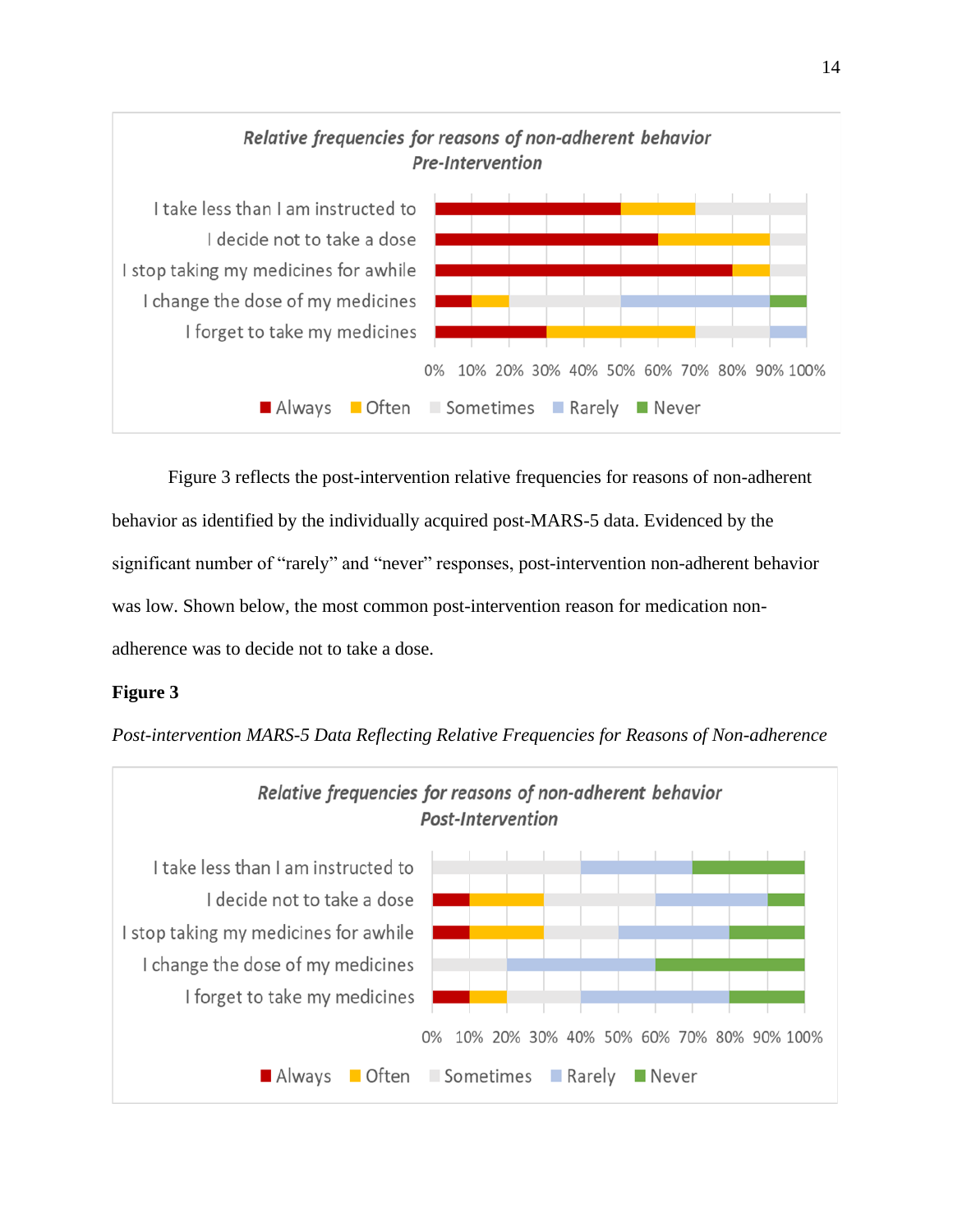To assess the impact of the weekly telephone calls on 30-day readmissions, preintervention baseline information was determined by examining the record of the directing psychiatrist's discharged adults with SSDs in the 3 months prior to intervention and averaging the 30-day readmissions for these patients (25%; see Figure 4).

# **Figure 4**

*Pre-intervention Baseline Percentage of 30-day Readmissions*



Post-intervention percentage of rapid readmissions (21%) is reflected in Figure 5. This average percentage accounts for both (1 of 10 participants) and (3 of 9 non-participants) who had 30-day readmissions. Overall, there was a 4% decrease in 30-day readmissions for discharged adult patients with SSDs during the period that included telephone follow-up intervention for 10 of 19 patients. Examined in terms of just those who participated in the study, only 10% experienced a readmission within the intervention period, indicating a 15% decrease.

# **Figure 5**

*Post-intervention Percentage of 30-day Readmissions*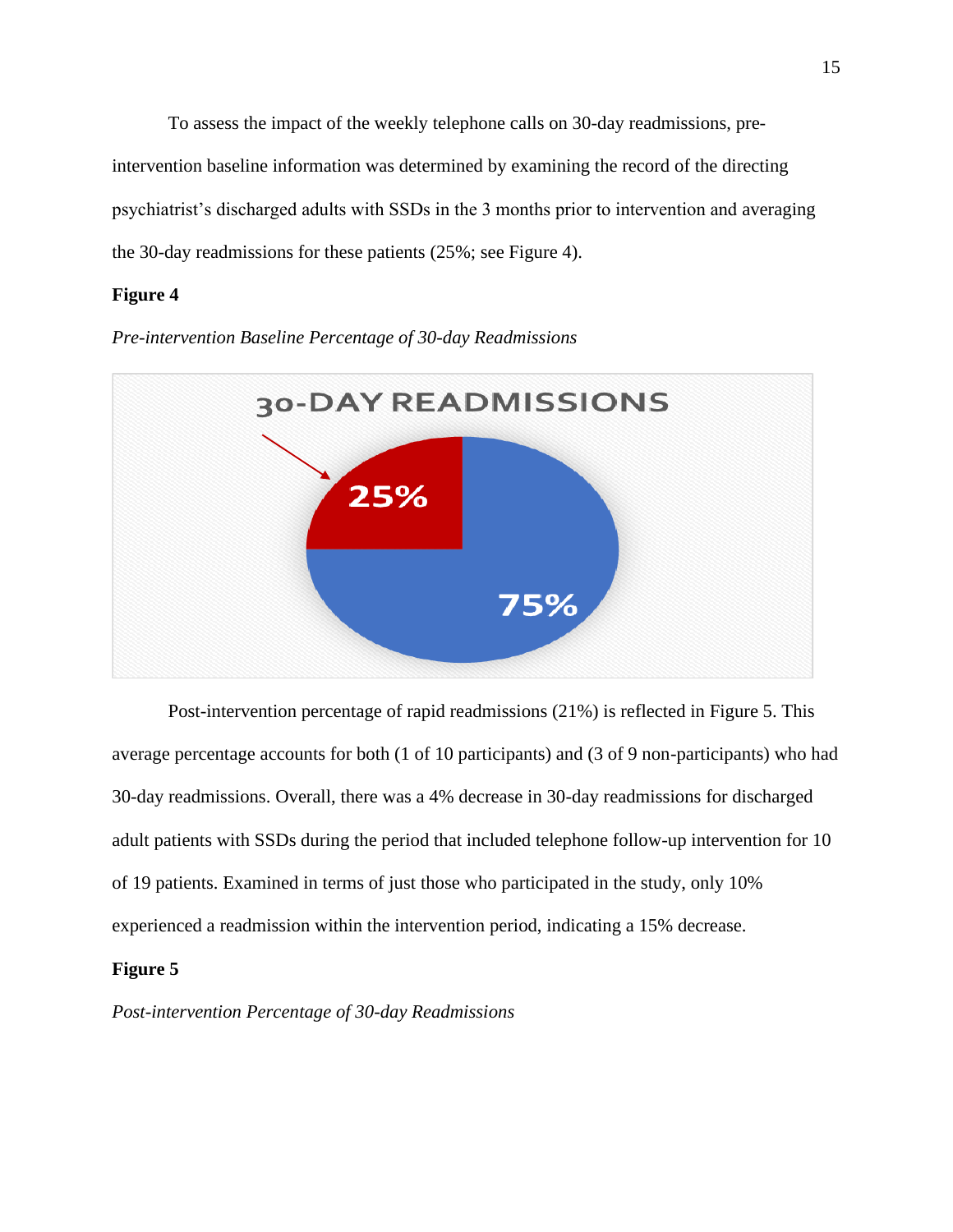

# **Study Limitations**

This study has several limitations. The first limitation was that a small number of treated patients by only one psychiatrist were included in the study. Future studies should include a larger number of treated patients by different psychiatrists to generalize results more reliably to the targeted population of discharged adults with SSDs. The second limitation was that the study had a short implementation period. Future studies should have longer implementation periods to help assess the impact of post discharge telephone contact on medication adherence and 30-day readmissions over a greater period. The third limitation was using a self-report to measure medication adherence behavior. Because patients may not be truthful or able to assess themselves accurately, results may not be valid. Future studies may want to combine multiple measures of adherence if feasible.

## **Discussion**

It is well documented that medication is an important treatment component for adults with SSDs and that non-adherence is a problem that often leads to relapse and having to be hospitalized. A review of literature indicates telephone intervention delivered post discharge may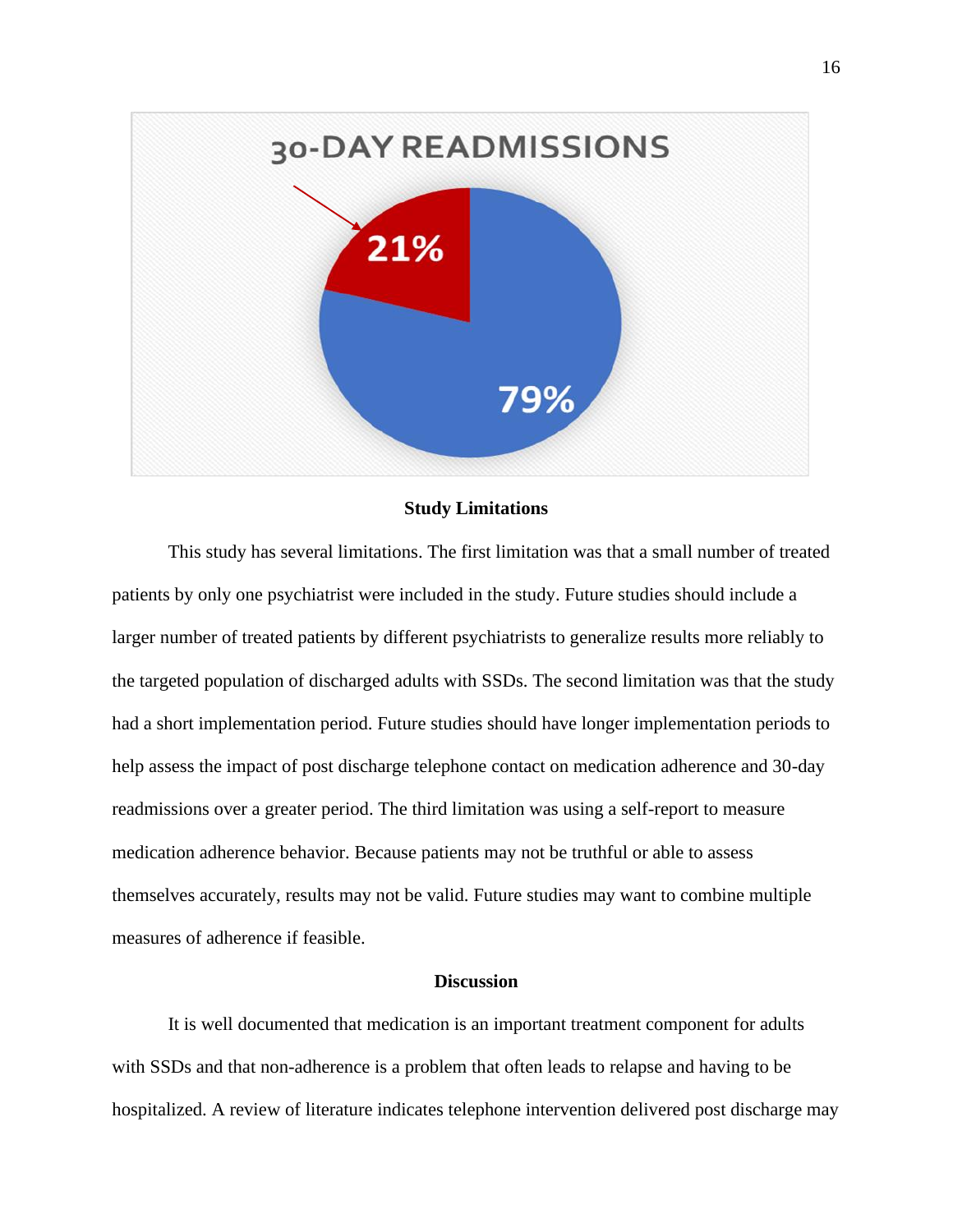be effective at increasing medication adherence thereby, decreasing hospitalizations. In this pilot study, the effect of telephone follow-up on medication adherence and 30-day readmission in discharged adults with SSDs was examined. Our findings support the literature. Accordingly, discharged patients with SSDs who participated in the study showed greater adherence (40% increase) to medication (less non-adherent behavior) after 4 weeks of weekly telephone calls in comparison to prior (baseline) adherence behavior. A percentage comparison of 30-day readmissions for study participants after intervention showed a decrease of 15% as compared to the average percentage of 30-day readmissions for the directing psychiatrist's discharged adults with SSDs for the 3 months prior to project implementation. Ultimately, the potential impact on the lives of these patients is immeasurable.

# **Evidence to Action**

Weekly follow-up calls for discharged adults with SSDs should be considered as a routine standard of care to provide better patient outcomes for discharged adults with SSDs. Based on literature review and pilot study outcomes, telephone intervention implemented in this manner allows for early intervention if a patient's health is deteriorating, presents a low-cost and effective option for increasing medication adherence and decreasing 30-day readmission, and improves patient satisfaction through connection and support.

#### **Implications for Future Research**

Knowing that discharged adults with SSDs are at high risk for 30-day readmission and poor outcomes, the goal should be to develop an evidence-based intervention of help that is effective in terms of impact and cost as part of a standard discharge procedure. Therefore, using the Iowa model as a reference and based on the positive outcomes associated with this pilot study, future research should focus on implementing this post discharge intervention on a larger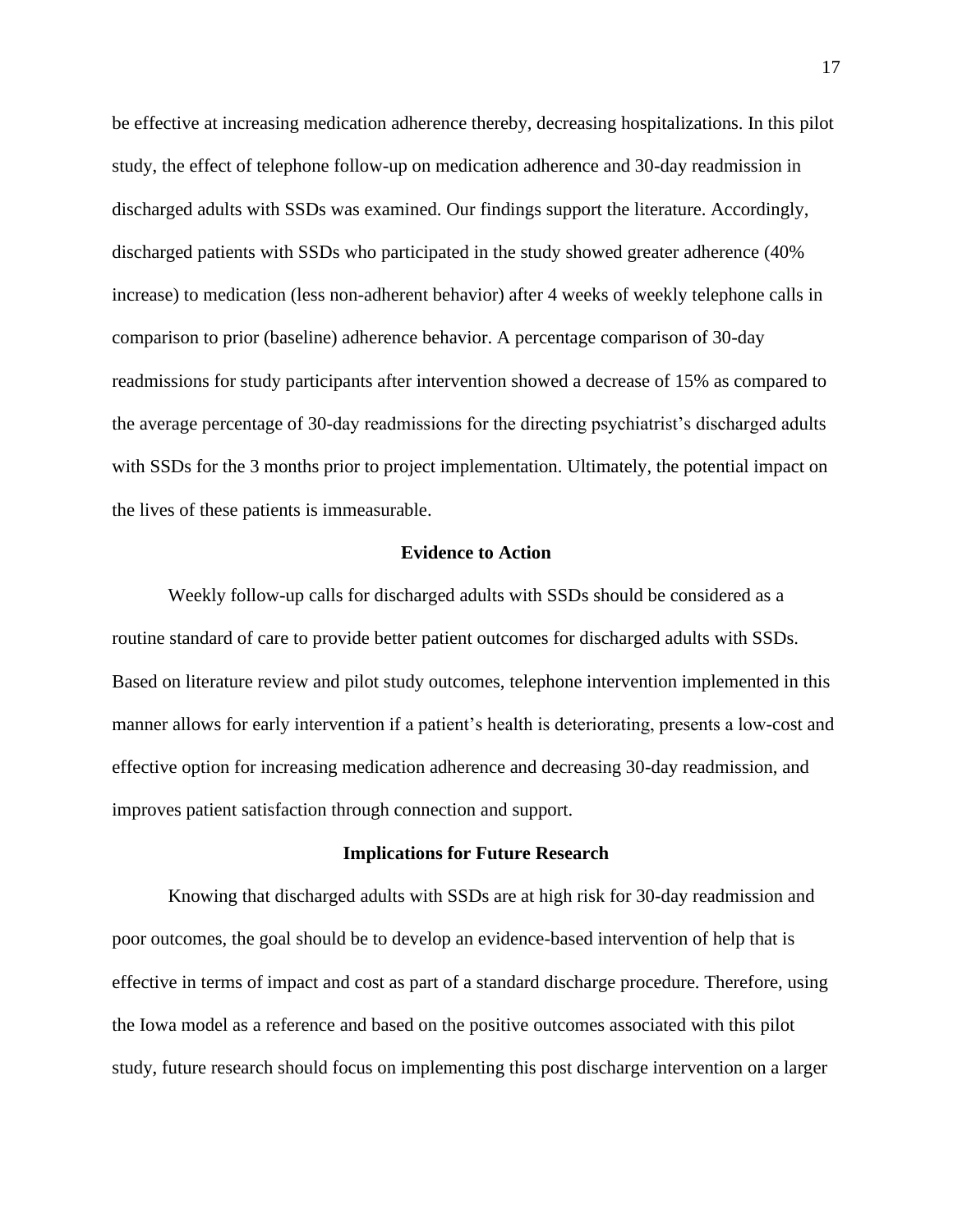scale to determine if results are conclusive enough to warrant becoming part of a standard discharge process for this patient group. Further, additional research that aligns with this goal and potentially increase the positive outcomes may include ideas such as investigations into varying lengths of implementation, different telephone protocols, other methods of measuring medication adherence, or more forms of technology. Research into using this intervention with other mental health diagnoses could result in a valuable expansion of its use in helping others.

#### **Conclusion**

Unfortunately, high rates of 30-day readmission after acute care discharge are a big problem for adult patients with SSDs and hospitals. Current research substantiates that nonadherence to medication is a major reason for such readmission. A review of the results from our piloted evidence-based solution to address this problem support using weekly telephone followup calls as part of an expanded discharge plan for adults with SSDs. As an inexpensive, simpleto-implement intervention, this study's outcomes show brief telephone contact after discharge increases medication adherence and decreases 30-day readmission. Based on previously cited statistics that reflect the tremendous impact of SSDs at societal and individual levels, there is a clear need to determine and use interventions leading to improved well-being and reduced hospital costs. Our hope is that future studies will build upon this pilot study and that their results will produce and reinforce these positive outcomes so that adding this intervention as part of the discharge process for adults with SSDs becomes part of standard care.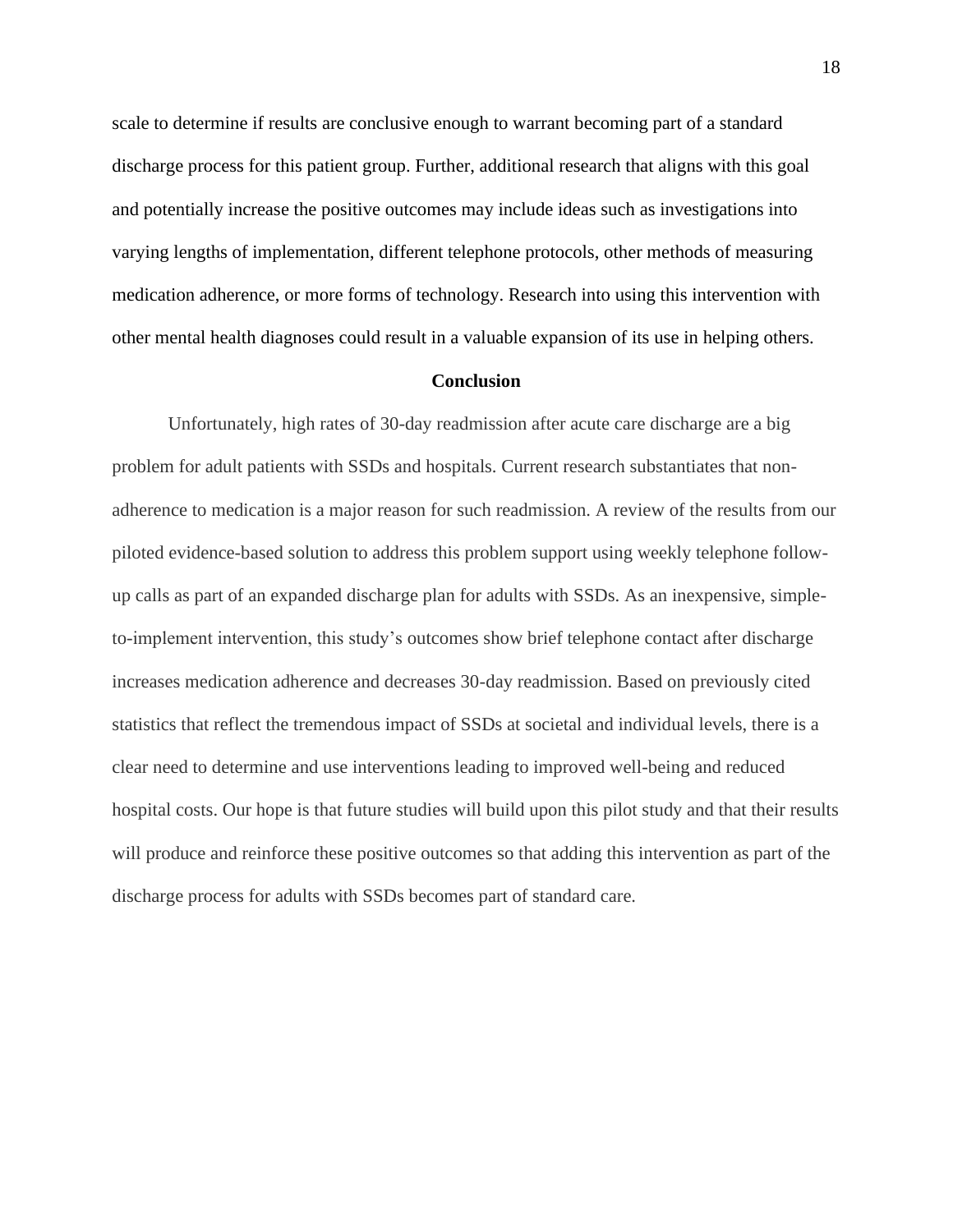## **References**

- American Psychiatric Association. (2013). *Diagnostic and statistical manual of mental disorders* (5th ed.). American Psychiatric Publishing.
- Baker, A. L., Turner, A., Beck, A., Berry, K., Haddock, G., Kelly, P. J., & Bucci, S. (2018). Telephone-delivered psychosocial interventions targeting key health priorities in adults with a psychotic disorder: Systematic review. *Psychological Medicine*, *48*(16), 2637– 2657.<https://doi.org/10.1017/S0033291718001125>
- Basit, S. A., Mathews, N., & Kunik, M. E. (2020). Telemedicine interventions for medication adherence in mental illness: A systematic review. *General Hospital Psychiatry*, *62*, 26– 36.<https://doi.org/10.1016/j.genhosppsych.2019.11.004>
- Beebe, L. H., Smith, K., & Phillips, C. (2016). Effect of a telephone intervention upon selfreported medication adherence and self-efficacy in outpatients with schizophrenia spectrum disorders. *Issues in Mental Health Nursing*, *37*(10), 708–714. <https://doi.org/10.1080/01612840.2016.1214855>
- Chan, A., Horne, R., Hankins, M., & Chisari, C. (2019). The Medication Adherence Report Scale: A measurement tool for eliciting patients' reports of nonadherence. *British Journal of Clinical Pharmacology*, *86*(7), 1281–1288.<https://doi.org/10.1111/bcp.14193>
- County of San Diego Health and Human Services Agency. (2017). *Adult and older adult (AOA) behavioral health services systemwide annual report: Fiscal year 2016-2017*. [https://www.sandiegocounty.gov/content/dam/sdc/hhsa/programs/bhs/TRL/TRL%20Sect](https://www.sandiegocounty.gov/content/dam/sdc/hhsa/programs/bhs/TRL/TRL%20Section%206/AOASOReport16_17.pdf) [ion%206/AOASOReport16\\_17.pdf](https://www.sandiegocounty.gov/content/dam/sdc/hhsa/programs/bhs/TRL/TRL%20Section%206/AOASOReport16_17.pdf)
- Haddad, L. M., & Geiger, R. A. (2021). *Nursing ethical consideration*. StatPearls Publishing. <https://www.ncbi.nlm.nih.gov/books/NBK526054/>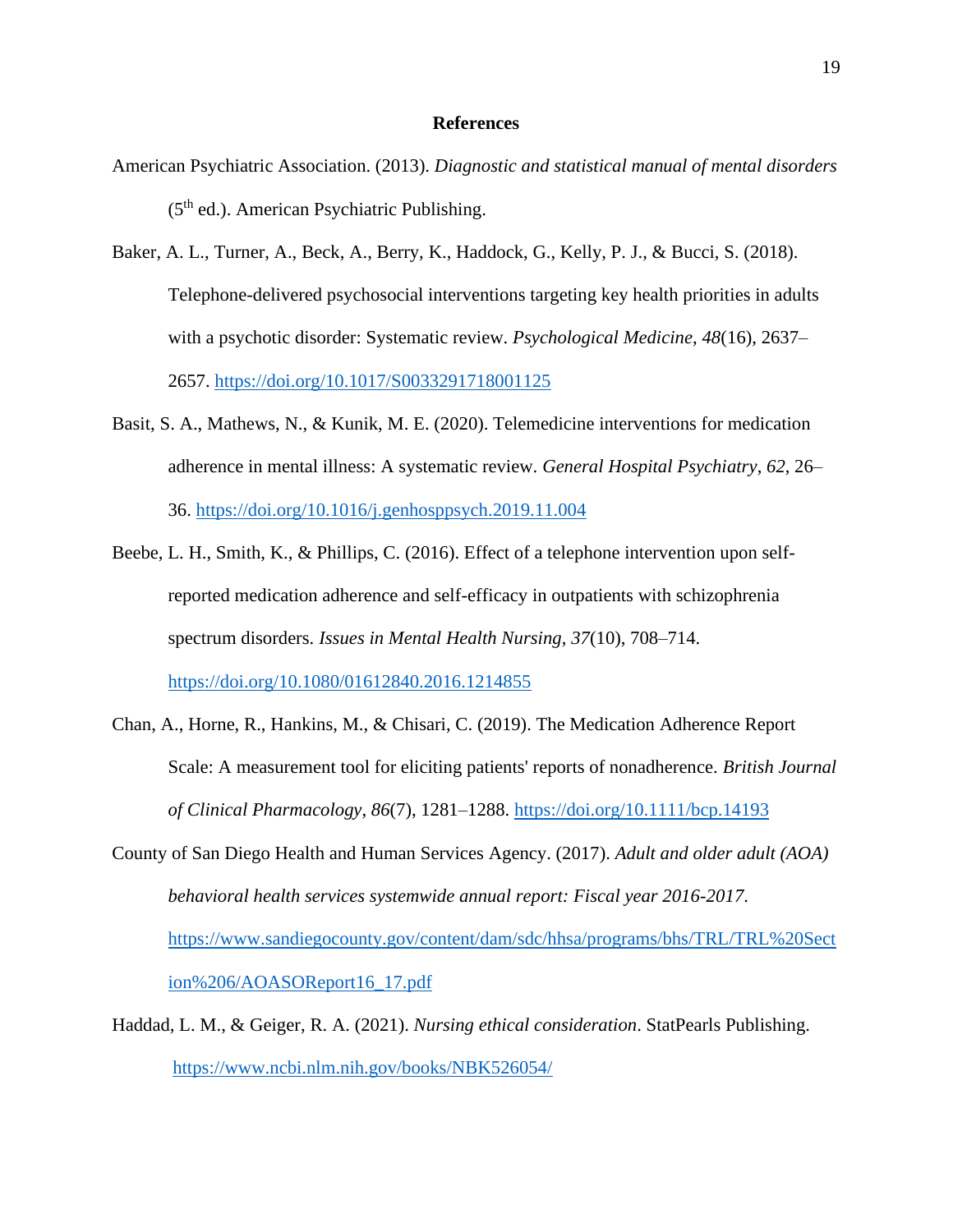- Hegedus, A., Kozel, B., Richter, D., & Behrens, J. (2020). Effectiveness of transitional interventions in improving patient outcomes and service use after discharge from psychiatric inpatient care: A systematic review and meta-analysis. *Frontiers in Psychiatry*, *10*(969), 1–11.<https://doi.org/10.3389/fpsyt.2019.00969>
- Melnyk, B. M., & Fineout-Overholt, E. (2019). *Evidence-based practice in nursing and healthcare: A guide to best practice* (4<sup>th</sup> ed.). Wolters Kluwer.
- National Association of State Mental Health Program Directors. (2015). *Care transition interventions to reduce psychiatric re-hospitalizations.* [https://www.nasmhpd.org](https://www.nasmhpd.org/)

National Institute of Mental Health. (n.d.). *Schizophrenia*.

<https://www.nimh.nih.gov/health/publications/the-teen-brain-7-things-to-know>

- Reeves, L. E., Weinstock, L., Epstein-Lubow, G., Metrik, J., & Gaudiano, B. A. (2021). The role of medical comorbidity in the rapid psychiatric readmission of patients with schizophrenia-spectrum disorders. *Journal of Psychiatric Practice*, *27*(1), 14–22. <https://doi.org/10.1097/PRA.0000000000000517>
- Schulze, L. N., Stentzel, U., Leipert, J., Schulte, J., Langosch, J., Freyberger, H. J., Hoffmann, W., Grabe, H. J., & van den Berg, N. (2019). Improving medication adherence with telemedicine for adults with severe mental illness. *Psychiatric Services*, *70*(3), 225–228. <https://doi.org/10.1176/appi.ps.201800286>
- Titler, M. G., Kleiber, C., Steelman, V. J., Rakel, B. A., Budreau, G., Everett, L. Q., Buckwalter, K. C., Tripp-Reimer, T., & Goode, C. J. (2001). The Iowa model of evidence-based practice to promote quality care. *Critical Care Nursing Clinics of North America*, *13*(4), 497–509. [https://doi.org/10.1016/S0899-5885\(18\)30017-0](https://doi.org/10.1016/S0899-5885(18)30017-0)

Treatment Advocacy Center. (2017). *Research weekly: 2016 Prevalence of treated and*